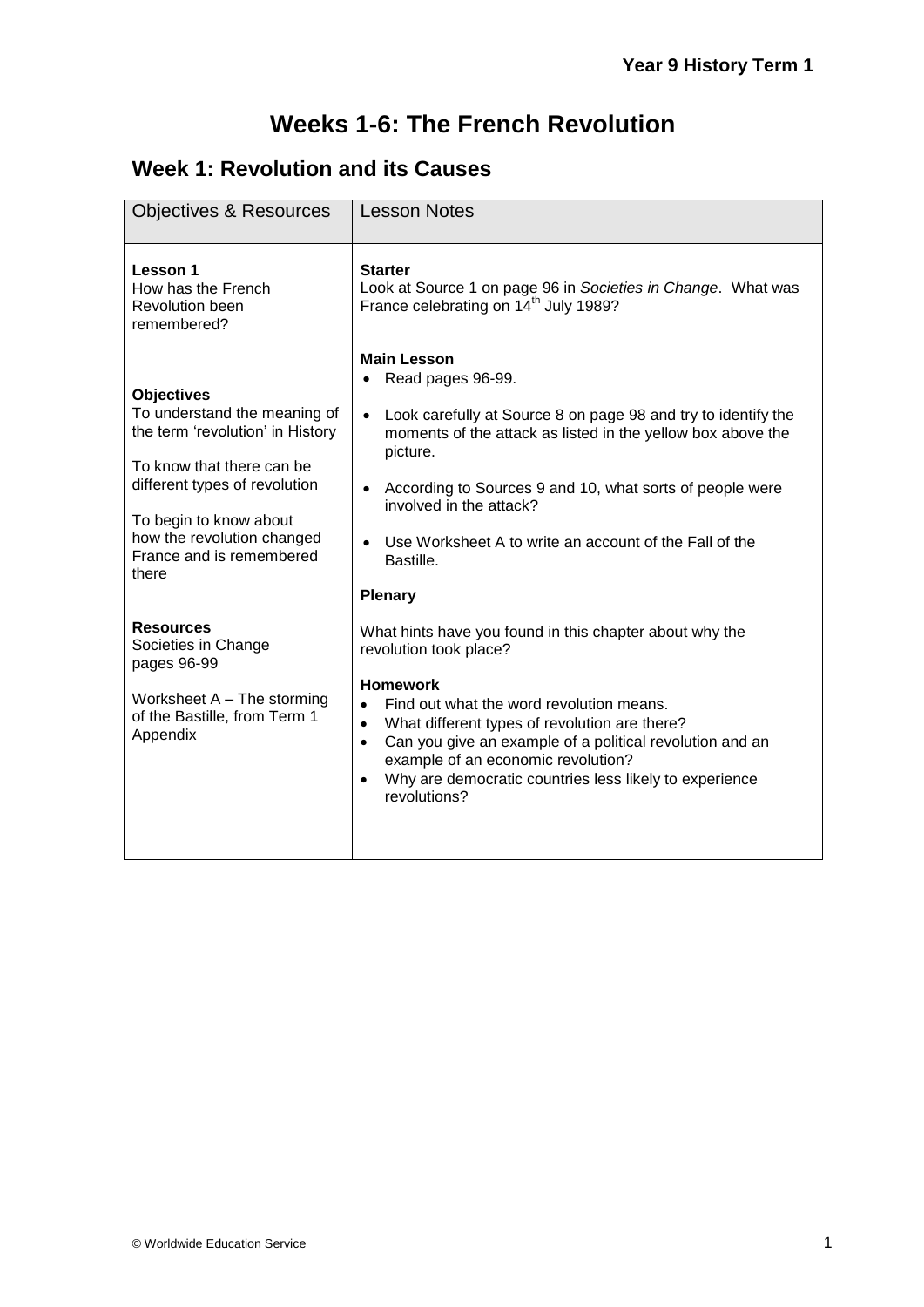## **Week 1: Revolution and its Causes**

| <b>Objectives &amp; Resources</b>                                                                                                                                           | <b>Lesson Notes</b>                                                                                                                                                                                                                                                                                                                 |
|-----------------------------------------------------------------------------------------------------------------------------------------------------------------------------|-------------------------------------------------------------------------------------------------------------------------------------------------------------------------------------------------------------------------------------------------------------------------------------------------------------------------------------|
| Lesson 2<br>What was life like before the<br>Revolution?                                                                                                                    | <b>Starter</b><br>How equal is the society in the country in which you live? You<br>can consider inequalities in wealth, between men and women,<br>different races or religions, etc.                                                                                                                                               |
| <b>Objectives</b><br>To know how French society<br>in the 18 <sup>th</sup> century was<br>structured<br>To understand that French<br>society at the time was very<br>unfair | <b>Main Lesson</b><br>Study Source 12 on page 103 in Societies in Change and<br>Source 20 on page 104. Write a paragraph to explain these<br>diagrams showing how the Three Estates were supposed to<br>work and how they actually worked.<br>Choose one source from page 105 that best describes the<br>$\bullet$<br>First Estate. |
| To consider the structure of<br>society as a cause of the<br><b>French Revolution</b>                                                                                       | Choose one source from page 106 that best describes the<br>$\bullet$<br>Second Estate.                                                                                                                                                                                                                                              |
| <b>Resources</b><br>Societies in Change<br>pages 103-109                                                                                                                    | Choose one source from page 107 that best describes the<br>$\bullet$<br>Third Estate, the middle classes.<br>Choose one source from pages 108-109 that best describes<br>$\bullet$<br>the Third Estate, the peasantry.                                                                                                              |
|                                                                                                                                                                             | <b>Plenary</b><br>Study Source 20 on page 108. These cartoons explain how<br>peasants felt. What do you think these cartoons show about<br>French society?                                                                                                                                                                          |
|                                                                                                                                                                             | <b>Homework</b><br>Imagine you are a member of the Third Estate. Write a protest<br>speech complaining about the inequalities in society. Say what<br>things you are most upset about and how things should be<br>changed.                                                                                                          |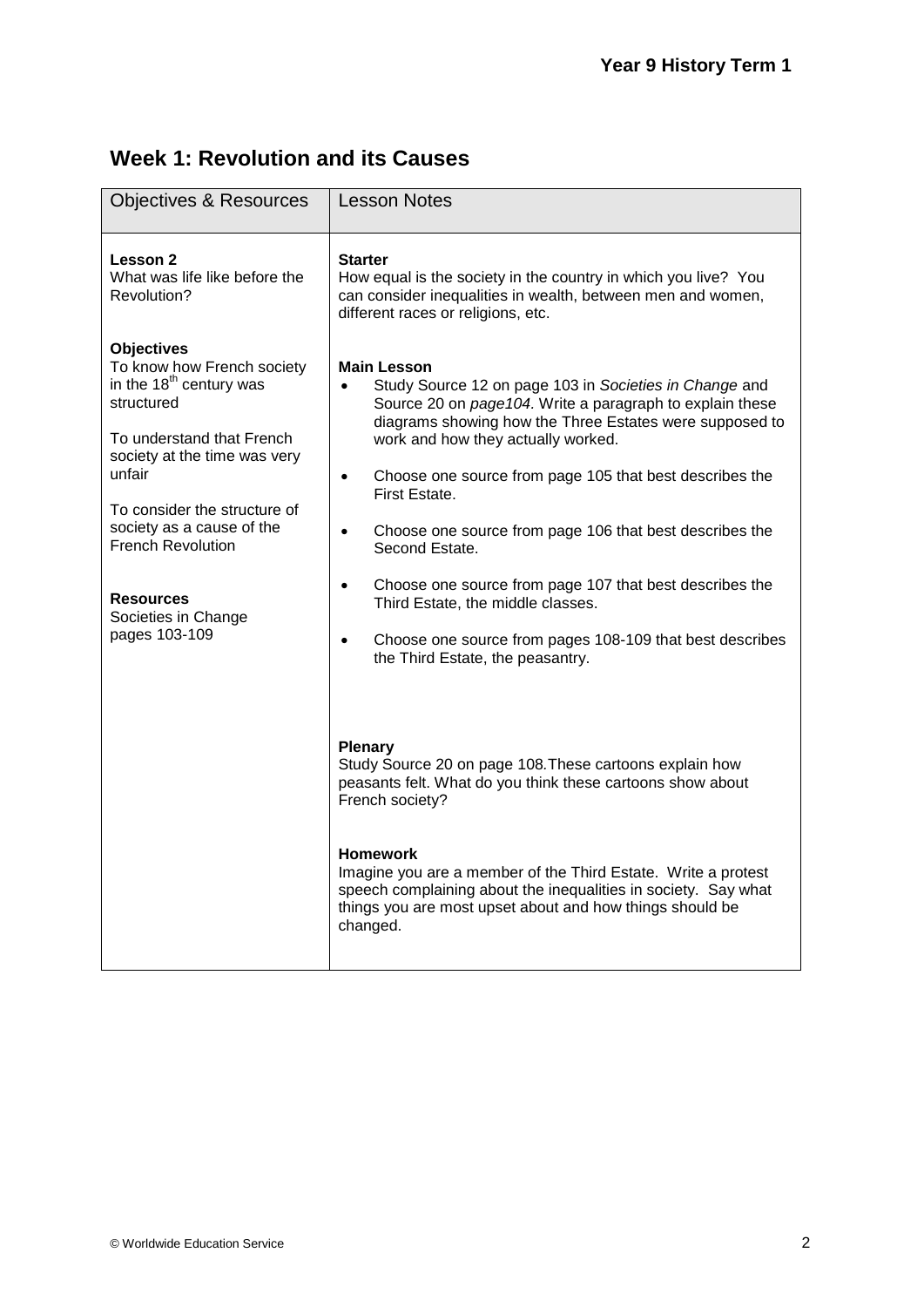## **Week 1: Revolution and its Causes**

| <b>Objectives &amp; Resources</b>                                                       | <b>Lesson Notes</b>                                                                                                                                                        |
|-----------------------------------------------------------------------------------------|----------------------------------------------------------------------------------------------------------------------------------------------------------------------------|
| Lesson 3<br>Was France well-governed<br>before the Revolution?                          | <b>Starter</b><br>How did French kings regard their power? Use Source 1 on page<br>100 in Societies in Change.                                                             |
|                                                                                         | <b>Main Lesson</b>                                                                                                                                                         |
| <b>Objectives</b><br>To know the monarchs of<br>France at the time of the<br>Revolution | Study the portraits of the King and Queen on pages 100-101<br>$\bullet$<br>and read Source 4 from page 100 on Louis XVI and Source 6<br>from page 101 on Marie Antoinette. |
| To begin to consider the<br>problems in France before the<br>Revolution                 | Jot down two good qualities each possessed. Jot down two<br>$\bullet$<br>bad points for each of them.                                                                      |
|                                                                                         | Do you think they had the right qualities to be the rulers of<br>France? Why/not?                                                                                          |
| <b>Resources</b><br>Societies in Change<br>pages 100-103                                | There were many rumours spread about Marie Antoinette.<br>Most were untrue. Answer question 7 from page 101.                                                               |
| <b>Homework Resources</b><br>Access to the internet                                     | <b>Plenary</b><br>Study page 102. What other problems were there in the way<br>France was run?                                                                             |
|                                                                                         | <b>Homework</b><br>Use the internet to research Louis XVI and Marie Antoinette<br>before 1789 and see if you can add to your list of their qualities,<br>good and bad.     |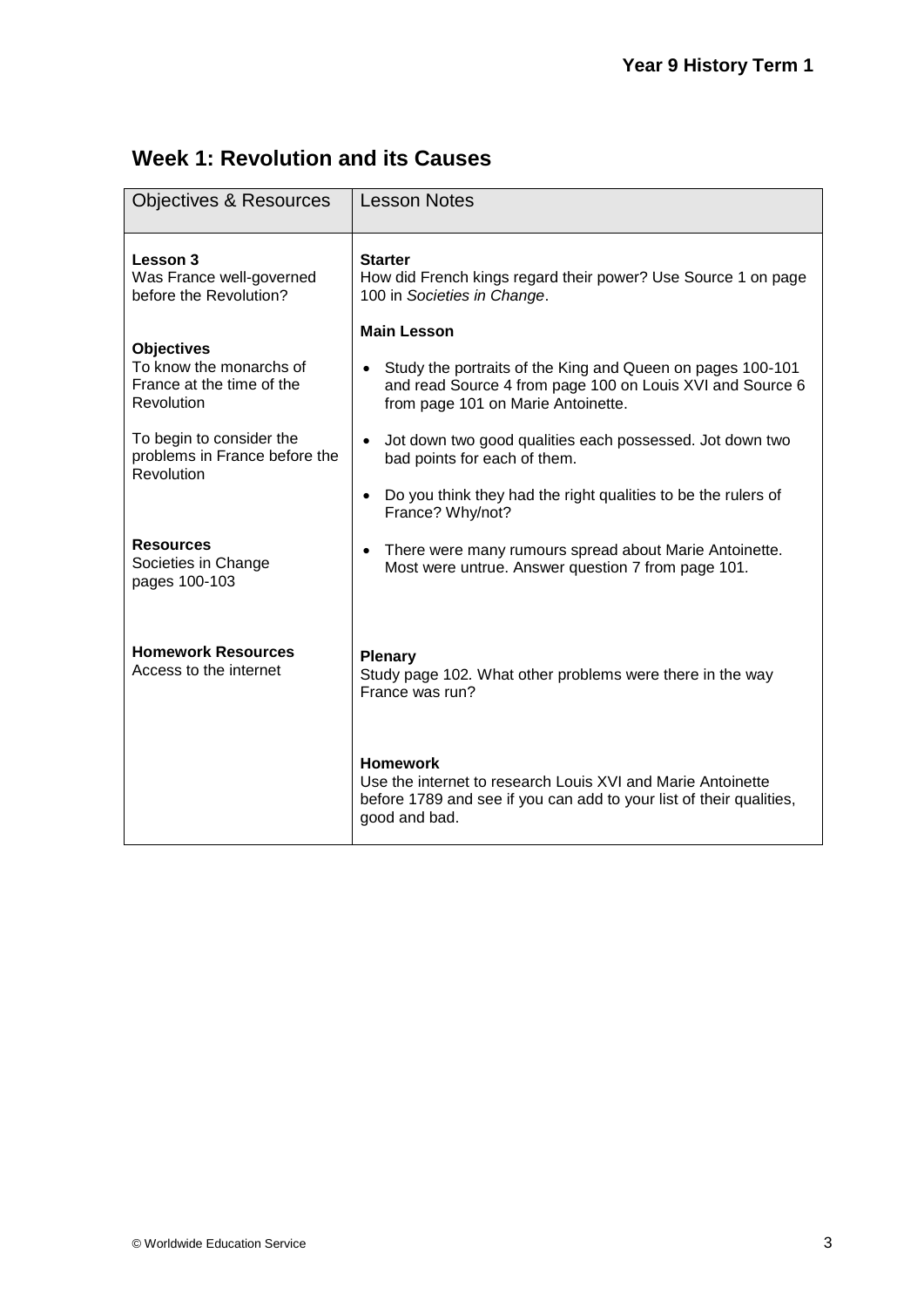### **Notes to the teacher**

*Please note that occasionally the websites suggested in these notes may be subject to alterations. In such cases, the hyperlinks might not always be correct and you may find that you need to search for the relevant information. This also applies to the websites mentioned in the lesson plans.*

*The textbook Societies in Change is used as the main textbook in Weeks 1-6. Notes say that it is a Year 8 book, but we think it is appropriate for Year 9 as it is a dense book with a lot to read and many complex sources.*

The theme for this first term is *Revolution* and students will look at two types of revolution: a political revolution in the French Revolution and an economic revolution in the Industrial Revolution.

Help the student to decide which one of the suggested homework activities to complete at the end of the week. You will need to do this each week.

## **Week 1**

#### Lesson 1

This lesson addresses the overall question of what we mean by the term revolution when we use it in History. Hopefully by the end of the term, students will understand that a Revolution is an event or series of events that see a complete overturn in a system or country. If you have access to the internet, you may like to explore the thinkquest website which has various links to the French Revolution. The address is [www.thinkquest.org.](http://www.thinkquest.org/) You should then click 'library' and select 'History & Government'. You then type 'French Revolution' into the search box. The site has a wealth of material from timelines to biographies and much more.

#### **Plenary**

Democracy means 'rule by the people', from the Greek *demos* meaning people and *krateo* 'rule', defined as 'A political system that allows the citizens to participate in political decision-making, or to elect representatives to government bodies.' (www.answers.com)

People in democratic societies are, therefore, less likely to experience revolutions as everyone from all different social classes has a voice, through voting, on who is elected. Who is allowed to vote and how, will vary according to the country.

Lesson 2

#### **Main Lesson**

In this lesson, students will begin to understand the underlying causes of the Revolution. It is important they realise that the Revolution was initiated by the Middle Classes who wanted a share in government and, although they were grouped together with the peasants as members of the Third Estate, they really had no desire to give power to the peasants or workers.

#### Lesson 3

#### **Main Lesson**

The characters of the king and queen are very interesting and will provide some background to the following lessons on the causes and help students consider the problems of absolute monarchy.